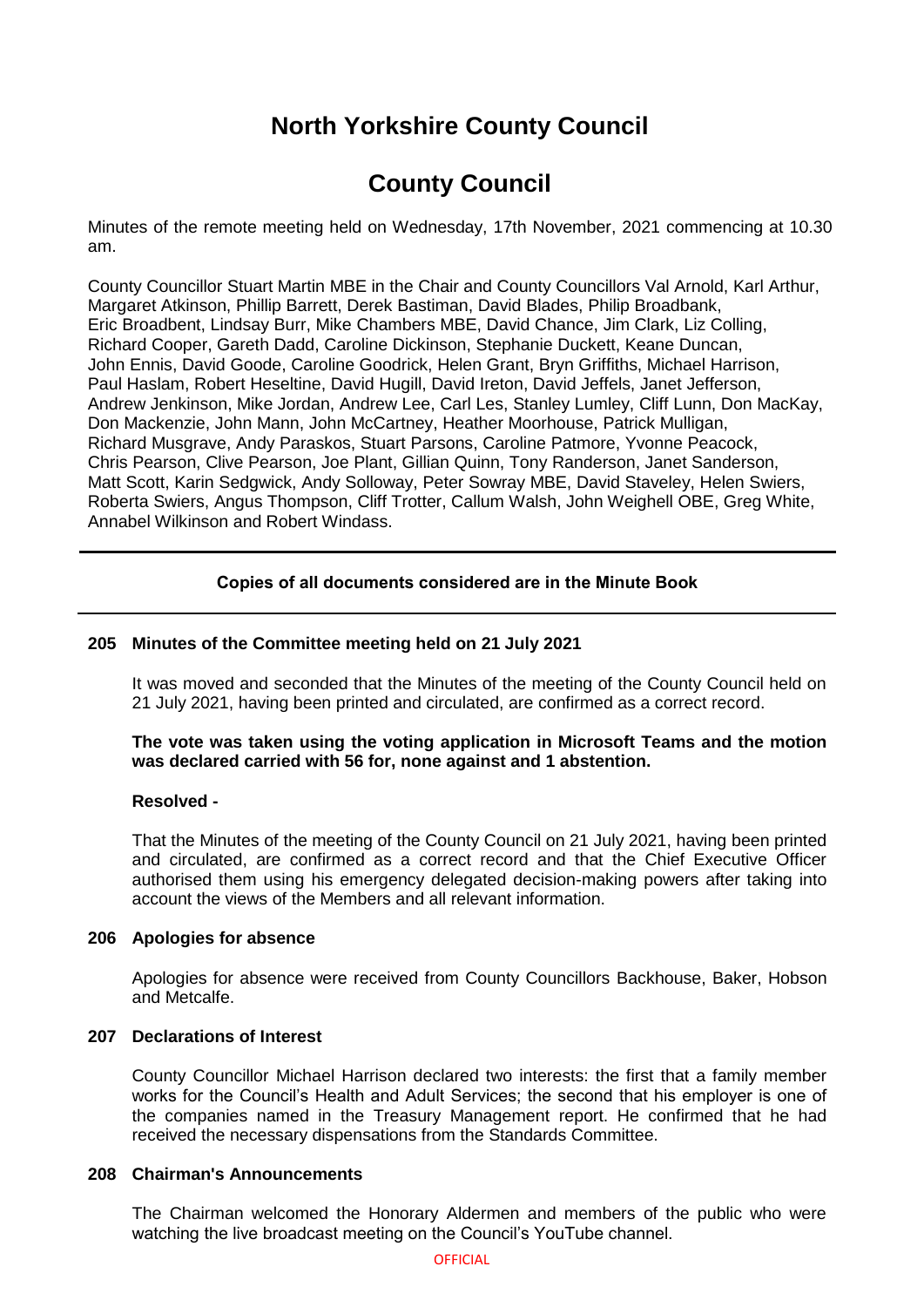The Chairman informed Members of the usual arrangements for the meeting.

The Chairman made a number of announcements relating to work that he was doing in his role as Chairman.

The Chairman noted the sad and untimely death in August 2021 of former County Councillor John Clark. John was elected to the county council in 2009 and served two terms until May 2017. He was also a prominent Ryedale District Councillor, first being elected in 2003.

County Councillors present noted the contribution that John made to the County Council and the communities that he represented and offered condolences to his family.

#### **209 Statement by the Leader of the Council**

County Councillor Carl Les made a statement and answered questions, under Council Procedure Rule 2.3, as Leader of the County Council, a summary of the key points of which had previously been circulated and which appear in the Minute Book (pages 13110 to 13111).

#### **210 Public Questions or Statements**

There were no questions or statements from members of the public.

#### **211 To consider the report and recommendations of the Executive and make decisions on them**

Formal Meetings of the Authority's Committees

This item was considered at item 8 on the agenda.

#### Appointments to Committees and Outside Bodies

This item was considered at item 9 on the agenda.

#### Prudential Indicators

The recommendation at paragraph 4.2 of the report (page 13115 of the Minute Book) was moved and seconded.

#### **A vote was taken using the voting application in Microsoft Teams. The motion was declared carried with 59 for, none against and no abstentions.**

#### **Resolved -**

That the revised Prudential Indicators for the period 2021/22 to 2023/24 as set out in Appendix A to the report to Informal Executive on 31 August 2021 be considered by County Council Members and recommended to the Chief Executive Officer for approval under his emergency delegated decision making powers.

#### Property Procedure Rules

The recommendation at paragraph 4.3 of the report (page 13116 of the Minute Book) was moved and seconded.

**A vote was taken using the voting application in Microsoft Teams. The motion was declared carried with 59 for, none against and no abstentions.**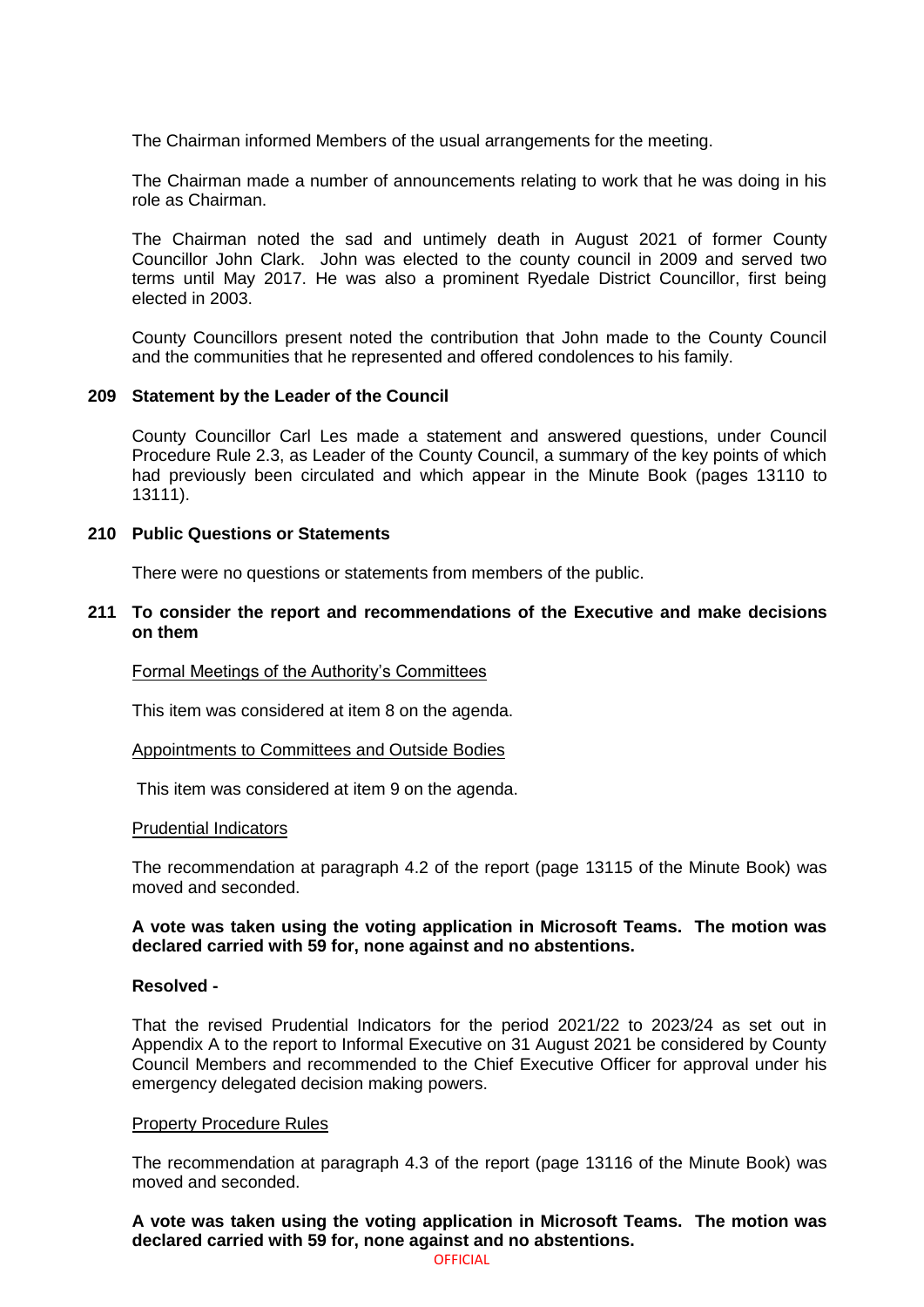# **Resolved –**

That the proposed amendments to the Property Procedure Rules be considered by County Council Members and recommended to the Chief Executive Officer for approval under his emergency delegated decision making powers, as follows:

- (a) the suggested amendments to the Property Procedure Rules as set out in Appendix 2 of the report and the suggested consequential amendments to the Executive Members' Delegation Scheme set out in Appendix 3; and
- (b) authority is given to the Assistant Chief Executive (Legal and Democratic Services) to make any further consequential amendments required to the Constitution in light of the changes to the Property Procedure Rules.

#### **212 Formal Meetings of the Authority's Committees**

The recommendation at paragraph 11.0 of the report (page 13122 of the Minute Book) was moved and seconded.

**The vote was taken using the voting application in Microsoft Teams. The motion was declared carried, with 60 for, 2 against and no abstentions.**

#### **Resolved -**

That Council Members recommend to the Chief Executive Officer to consider under his emergency delegated powers:

- 1) The remote access, live broadcast informal meetings of the Council's committees continue with any formal decisions required being taken by the Chief Executive Officer under his emergency decision making powers and after consultation with Officers and Members as appropriate and after taking into account any views of the relevant Committee Members.
- 2) The meetings of the Executive revert to in person meetings.
- 3) The continued use of remote access, live broadcast informal meetings is reviewed periodically, taking into account the level of Covid-19 infections and hospitalisation, with a further report being considered at the Council meeting on 16 February 2022.
- 4) That the meeting of the County Council on 16 February 2022 is held as an in person meeting, if it is determined to be safe and practical to do so.
- 5) That the power be delegated to the Chief Executive Officer in consultation with the Leader to determine which committee meetings should be held virtually and which could be held physically, subject to consultation with the relevant committee chair.

#### **213 Appointments to Committees and Outside Bodies**

The recommendation at paragraph 4.0 of the report (page 13126 of the Minute Book) was moved and seconded.

**The vote was taken using the voting application in Microsoft Teams. The motion was declared carried, 59 for, none against and no abstentions.**

#### **Resolved -**

**OFFICIAL** That the following appointments be recommended to the Chief Executive Officer for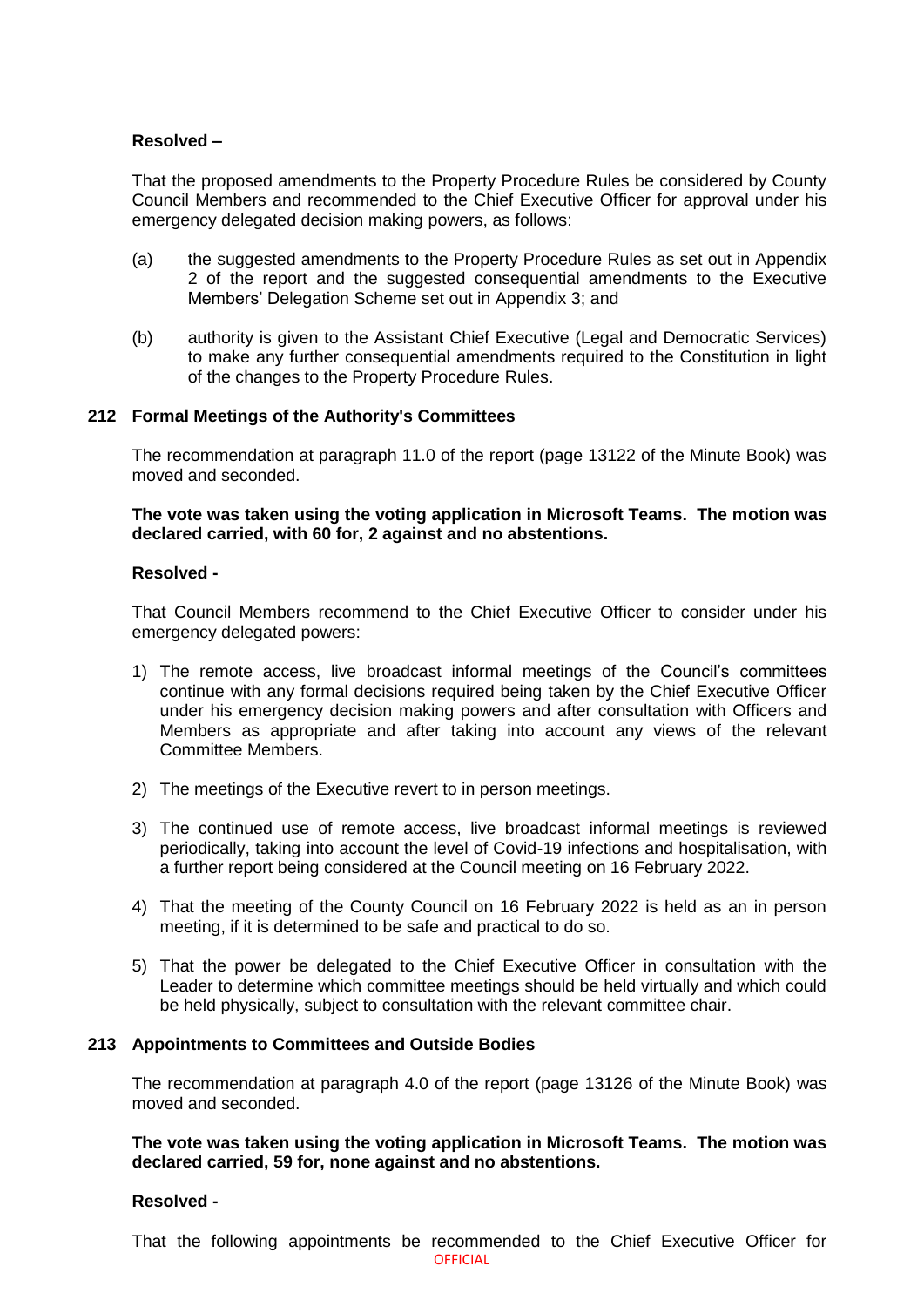consideration under his emergency delegated powers:

Corporate and Partnerships Overview and Scrutiny Committee County Councillor Andy Paraskos be appointed to the position of Chair of the Corporate and Partnerships Overview and Scrutiny Committee.

Transport Economy and Environment Overview and Scrutiny Committee County Councillor Don Mackay be appointed to the positon of Vice Chair of the Transport Economy and Environment Overview and Scrutiny Committee.

# Pension Board

That the following appointments be made to the Pension Board:

- Scheme Member Representative Sam Thompson (Hambleton DC)
- Employer Representative David Hawkins (York College).

#### **214 To consider the report and recommendations of the Standards Committee**

The Annual Report of the Standards Committee was considered and the recommendation at paragraph 3.1 (page 13128 of the Minute Book) was moved and seconded.

No vote was taken as Council was asked only to note the report.

#### **Resolved -**

That the Annual Report be noted.

## **215 To consider the report and recommendations of the Pension Board**

The Annual Report of the Pension Board was considered and the recommendation at paragraph 3.1 (page 13132 of the Minute Book) was moved and seconded.

**The vote was taken using the voting application in Microsoft Teams. The motion was declared carried, 61 for, none against and no abstentions**.

#### **Resolved –**

(i) the additions to the Terms of Reference for the Pension Board, detailed below, be approved:-

"The Board undertake formal meetings remotely, through an appropriate media platform, and subject to the relevant live broadcast requirements, when circumstances rise that prevent physical meetings from taking place. The Meetings should be wholly remote or physical and should not be undertaken in a hybrid manner."

"Where a matter of serious concern arises regarding compliance or a potential breach of the regulations, the Pension Board must inform the Scheme Manager immediately, and may escalate reporting to the Monitoring Officer, to the National Scheme Advisory Board and the Pensions Regulator if considered necessary and appropriate."

(ii) That the Annual Report of the Pension Board be noted.

#### **216 To consider the report and recommendations of the Audit Committee**

The Annual Report of the Audit Committee was considered and the recommendation at paragraph 2.1 (page 13160 of the Minute Book) was moved and seconded.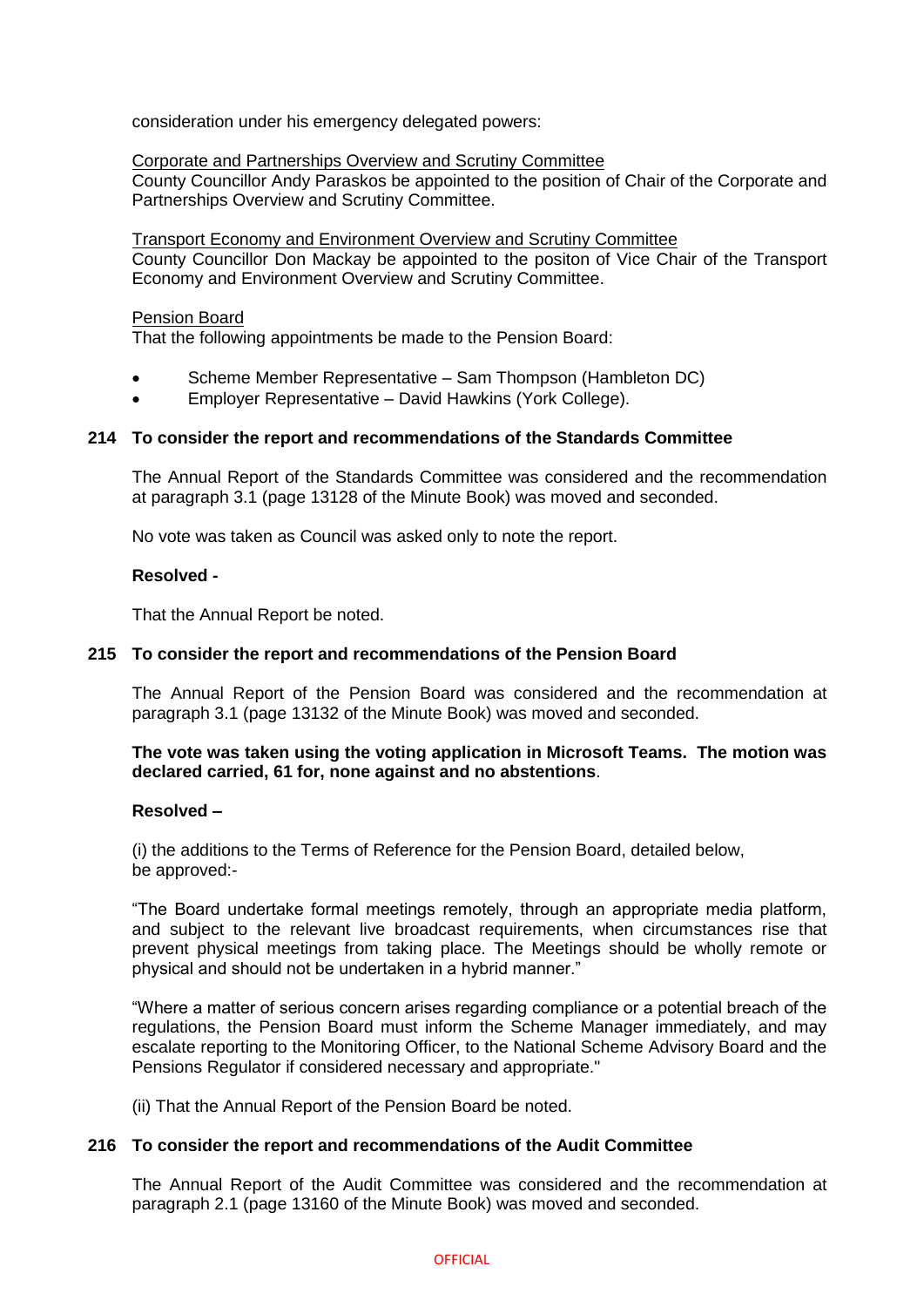# **A vote was taken using the voting application in Microsoft Teams. The motion was declared carried with 61 for, none against and no abstentions.**

## **Resolved -**

The Annual Report of the Audit Committee, as set out in Appendix 1, be noted.

## **217 To consider the report of the Independent Remuneration Panel on Members' Allowances**

The recommendations at paragraphs 5.8, 6.2 and 7.1 of the report (pages 13178 and 13179 of the Minute Book) were moved and seconded.

# **A vote was taken using the voting application in Microsoft Teams. The motion was declared carried with 60 for, 2 against and no abstentions.**

#### **Resolved –**

- 1) That a 1.75% uplift in the value of a unit is applied to the Basic Allowance, increasing a unit from £1,741 to £1,771 (an increase of £30). The Basic Allowance, at 5.825 units, will increase from £10,142 to £10,316 (an increase of £174)
- 2) That the proposed increase in the value of a unit set out in paragraph 5.8 will also be applicable to all Special Responsibility Allowances
- 3) That no changes are made to the current arrangements for travel and subsistence allowances. If at any time, however, staff rates are increased, then a similar increase should be made to the rates in the Members' Allowances Scheme, to come into effect at the same time.

#### **218 Statements of Executive Members, in the order set out below, followed by the Statements of the Chairmen of the Overview and Scrutiny Committees**

The written statements of the Executive Members and Chairmen of the Scrutiny Board and Overview and Scrutiny Committees having previously been circulated were noted.

County Councillor Michael Harrison, Executive Member for Health and Adult Services, made a statement and answered questions. A summary of the key points of which had previously been circulated and which appears in the Minute Book (pages 13184 to 13185).

County Councillor Andrew Lee, Executive Member for Public Health, Prevention and Supported Housing, made a statement. A summary of the key points of which had previously been circulated and which appears in the Minute Book (pages 13186 to 13188).

County Councillor Derek Bastiman, Executive Member for Open to Business, made a statement and answered questions. A summary of the key points of which had previously been circulated and which appears in the Minute Book (pages 13190 to 13192).

County Councillor Greg White, Executive Member for Climate Change and Customer Engagement, made a statement and answered questions. A summary of the key points of which had previously been circulated and which appears in the Minute Book (pages 13194 to 13198).

County Councillor Gareth Dadd, Executive Member for Finance and Assets and Special Projects, made a statement and answered questions. A summary of the key points of which had previously been circulated and which appears in the Minute Book (pages 13200 to 13201).